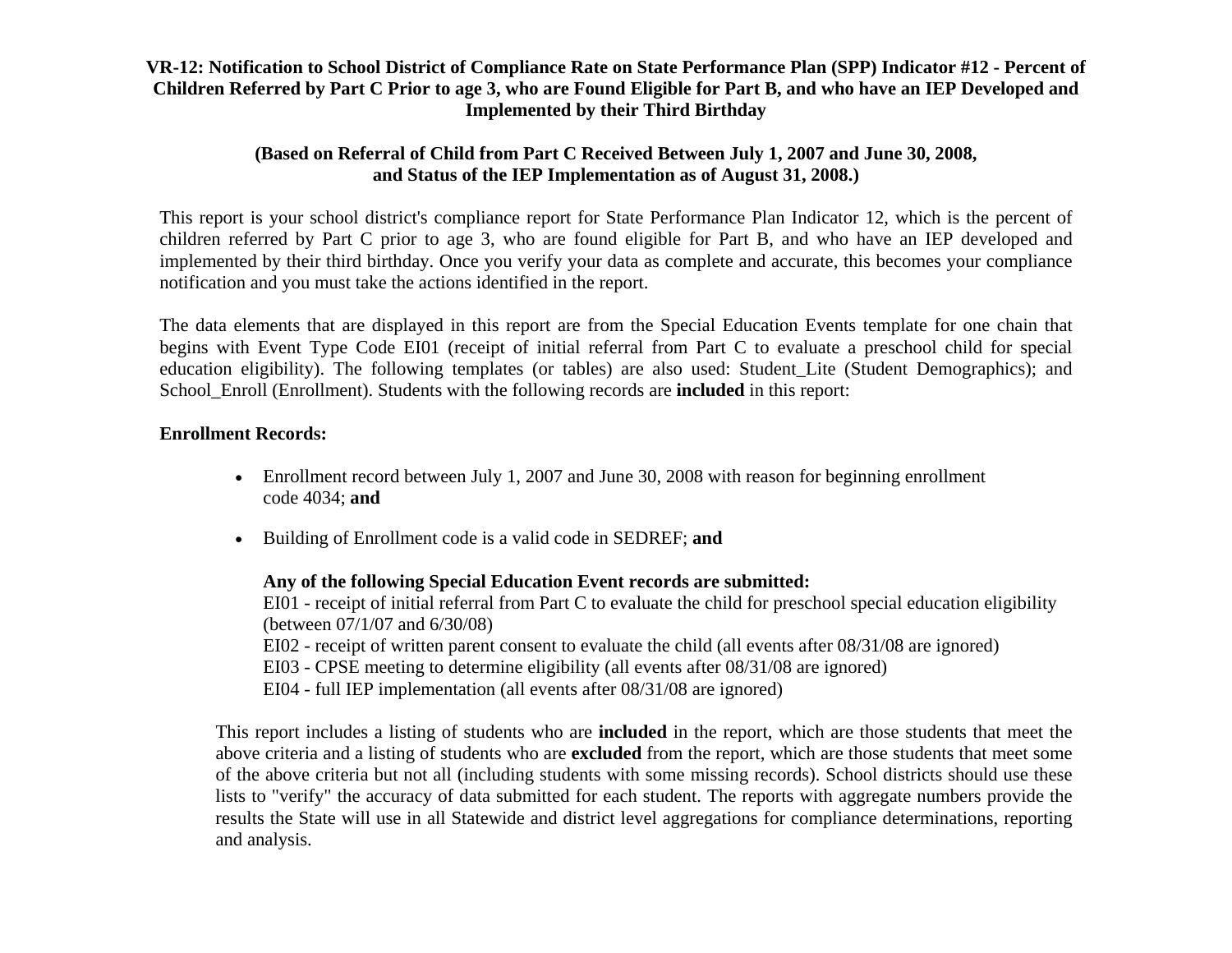Below is a description of the criteria for including student records in each cell of the six rows of data in this report.

#### **Data for Indicator #12**

|                                                                                                                                                                                                                                                                                                                                                                                                    | <b>Number of Children</b>                                                                                                                                                                                                                                                                                                                                                                                                                                                                                                                                                                                                           |
|----------------------------------------------------------------------------------------------------------------------------------------------------------------------------------------------------------------------------------------------------------------------------------------------------------------------------------------------------------------------------------------------------|-------------------------------------------------------------------------------------------------------------------------------------------------------------------------------------------------------------------------------------------------------------------------------------------------------------------------------------------------------------------------------------------------------------------------------------------------------------------------------------------------------------------------------------------------------------------------------------------------------------------------------------|
| 1. Number of children who were served in Part C and referred to Part B before their third birthday<br>for eligibility determination. The referral is between July 1, 2007 and June 30, 2008                                                                                                                                                                                                        | The number of children that have an<br>EI01 record                                                                                                                                                                                                                                                                                                                                                                                                                                                                                                                                                                                  |
| 2. Number of those referred determined to be NOT eligible and whose eligibilities were determined<br>on or before their third birthday.                                                                                                                                                                                                                                                            | Event Outcome Code = $N$ and EI03<br>is on or before child's third birthday.                                                                                                                                                                                                                                                                                                                                                                                                                                                                                                                                                        |
| 3. Number of those found eligible who had an IEP developed and implemented by their third<br>birthday.                                                                                                                                                                                                                                                                                             | Event Outcome Code = $Y$ and EI04<br>is on or before child's third birthday.                                                                                                                                                                                                                                                                                                                                                                                                                                                                                                                                                        |
|                                                                                                                                                                                                                                                                                                                                                                                                    | Event Outcome Code is U and<br>child's third birthday is after August<br>31, 2008 (reason code is not a<br>factor).                                                                                                                                                                                                                                                                                                                                                                                                                                                                                                                 |
| 4. Number of children for whom delays in determination of eligibility or delays in implementing the<br>IEP were caused by reasons that are in compliance with State requirements. Any child whose third<br>birthday is after August 31, 2008 and whose eligibility for special education is not determined or<br>whose IEP is not implemented by August 31, 2008 is also included in this section. | <b>OR</b><br>Reason Code = $EIR01$ or $EIR02$ or<br>EIR03 or EIR04 or EIR06 or EIR07<br>or EIR08 or EIR11 or EIR13 or<br>EIR14 or EIR16<br>AND one of the following:<br>[Event Outcome Code is N and<br>EIO3 is after child's third birthday.]<br>or<br>[Event Outcome Code is U and<br>child's third birthday is on or before<br>August 31, 2008.] or<br>[Event Outcome Code is U and EI03<br>is after child's third birthday.] or<br>[Event Outcome Code is Y and EI04<br>is after child's third birthday.] or<br>[Event Outcome Code is Y and EI04<br>is missing and child's third birthday<br>is on or before August 31, 2008.] |
| 5. Number of children for whom delays in determination of eligibility or delays in implementing the<br>IEP were caused by reasons that are NOT in compliance with State requirements.                                                                                                                                                                                                              | Reason Code = EIR05 or EIR09 or<br>EIR10 or EIR12 or EIR15<br>AND one of the following<br>[Event Outcome Code is N and EI03                                                                                                                                                                                                                                                                                                                                                                                                                                                                                                         |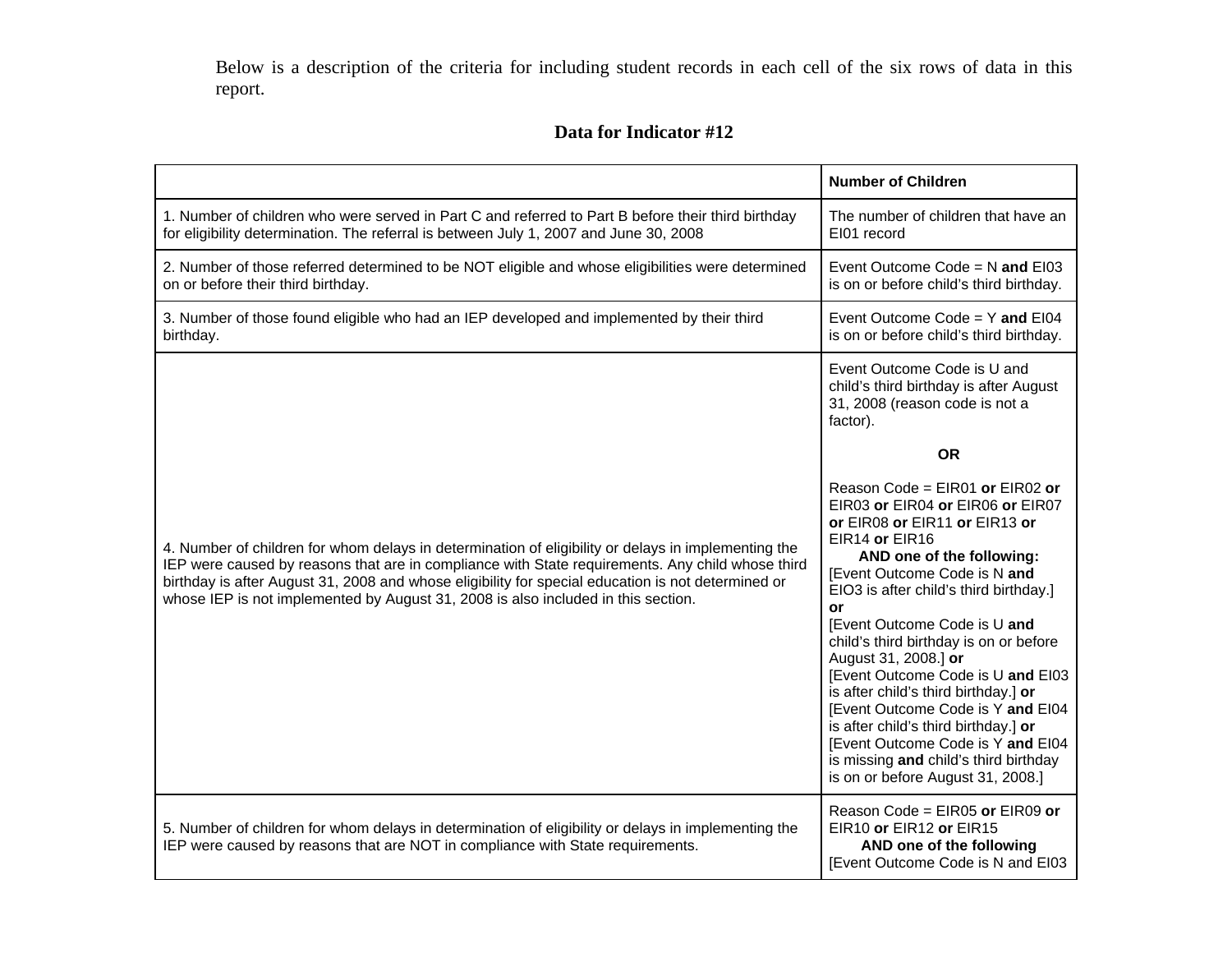|                                                                                | is after child's third birthday.] or<br>[Event Outcome Code is U and<br>child's third birthday is on or before<br>August 31, 2008.] or<br>[Event Outcome Code is U and EI03<br>is after child's third birthday.] or<br>[Event Outcome Code is Y and EI04<br>is after child's third birthday.] or<br>[Event Outcome Code is Y and EI04<br>is missing and child's third birthday<br>is on or before August 31, 2008.] |
|--------------------------------------------------------------------------------|---------------------------------------------------------------------------------------------------------------------------------------------------------------------------------------------------------------------------------------------------------------------------------------------------------------------------------------------------------------------------------------------------------------------|
| 6. Compliance Rate [Line 3 divided by (Line 1 minus Line 2 minus Line 4) *100] |                                                                                                                                                                                                                                                                                                                                                                                                                     |

# **Reasons for Delays**

| <b>Reasons in Compliance with State Requirements</b><br>(for children included in Row 4 of the above table)                                           | <b>Number of Children</b>                                                                     |
|-------------------------------------------------------------------------------------------------------------------------------------------------------|-----------------------------------------------------------------------------------------------|
| EIR01 or EIR02 or EIR03 or EIR04 or EIR06 or EIR07 or EIR08 or EIR11 or EIR13<br>or EIR14 or EIR16 or child's third birthday is after August 31, 2008 | Number of children with each Reason Code that is in<br>compliance with State requirements     |
| <b>Reasons NOT in Compliance with State Requirements</b><br>(for children included in Row 5 of the above table)                                       |                                                                                               |
| EIR05 or EIR09 or EIR10 or EIR12 or EIR15                                                                                                             | Number of children with each Reason Code that is<br>not in compliance with State requirements |

There are no reasonability checks for this report, this year.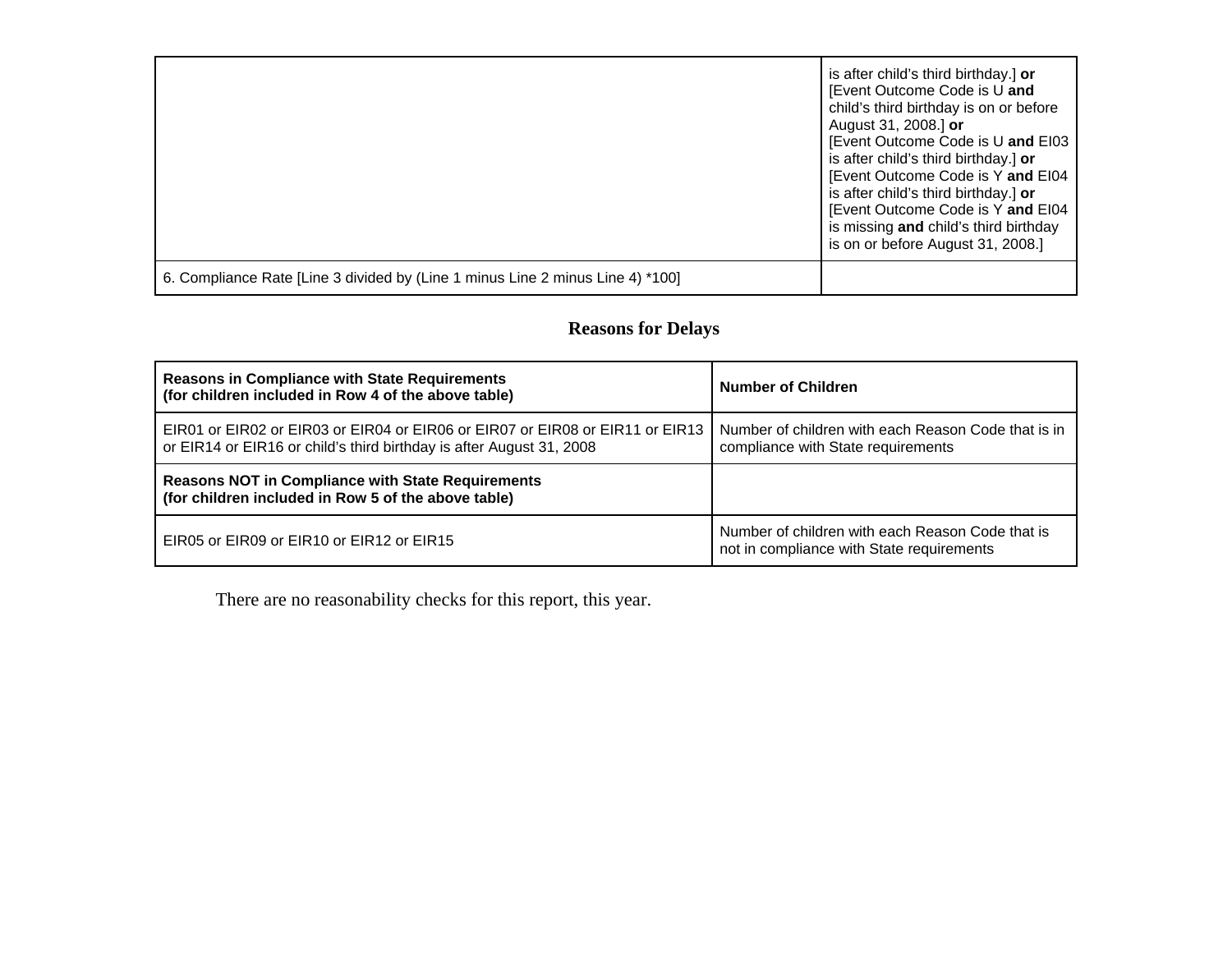## **VR-12: Notification to School District of Compliance Rate on State Performance Plan (SPP) Indicator #12 - Percent of children referred by Part C prior to age 3, who are found eligible for Part B, and who have an IEP developed and implemented by their third birthday (Based on 2007-08 School Year Data)**

**Name**: **SED Code**: 000000000000

Date of Notification:

Your district was assigned to report data for the 2007-08 school year on State Performance Plan Indicator 12, which is percent of children referred by Part C prior to age 3, who are found eligible for Part B, and who have an IEP developed and implemented by their third birthdays. You have submitted data for this indicator through the Special Education Events template in the EI01 chain.

This report is your school district's compliance report for this indicator. Once you verify your data as complete and accurate, this becomes your notification and you must take the actions identified below.

Your district's report indicates that 0 percent of children referred by Part C prior to age 3, who were found to be eligible for Part B, had their IEP developed and implemented prior to their third birthday or in compliance with timelines established in State law. Provided below are data that were used to compute these rates. The State target for this indicator as stated in NYS' SPP is that 100% of children referred by Part C prior to age 3, who are found eligible for Part B will have their IEP developed and implemented by their third birthday or in compliance with timelines established in State law.

School districts are required to take steps to correct any noncompliance as soon as possible but no later than one year from notification of noncompliance. The reasons reported by your district for delays in implementing IEPs on time may assist you in addressing issues leading to noncompliance.

Your district must take the actions identified in the section indicated by an X:

 None. Your school district has a 100% compliance rate for this indicator or your school district did not have any students referred from Early Intervention or your school district did not have any eligible children that required their IEP to be implemented by the child's third birthday. Thank you for your efforts in ensuring timely implementation of IEPs of children referred by Part C for preschool special education programs/services

Your school district's compliance rate is 90 percent to less than 100 percent.

- Review your district's data and identify the issues contributing to noncompliance.
- Identify activities and develop an improvement plan to address district issues of noncompliance. This plan is **NOT** submitted to the State Education Department (SED), but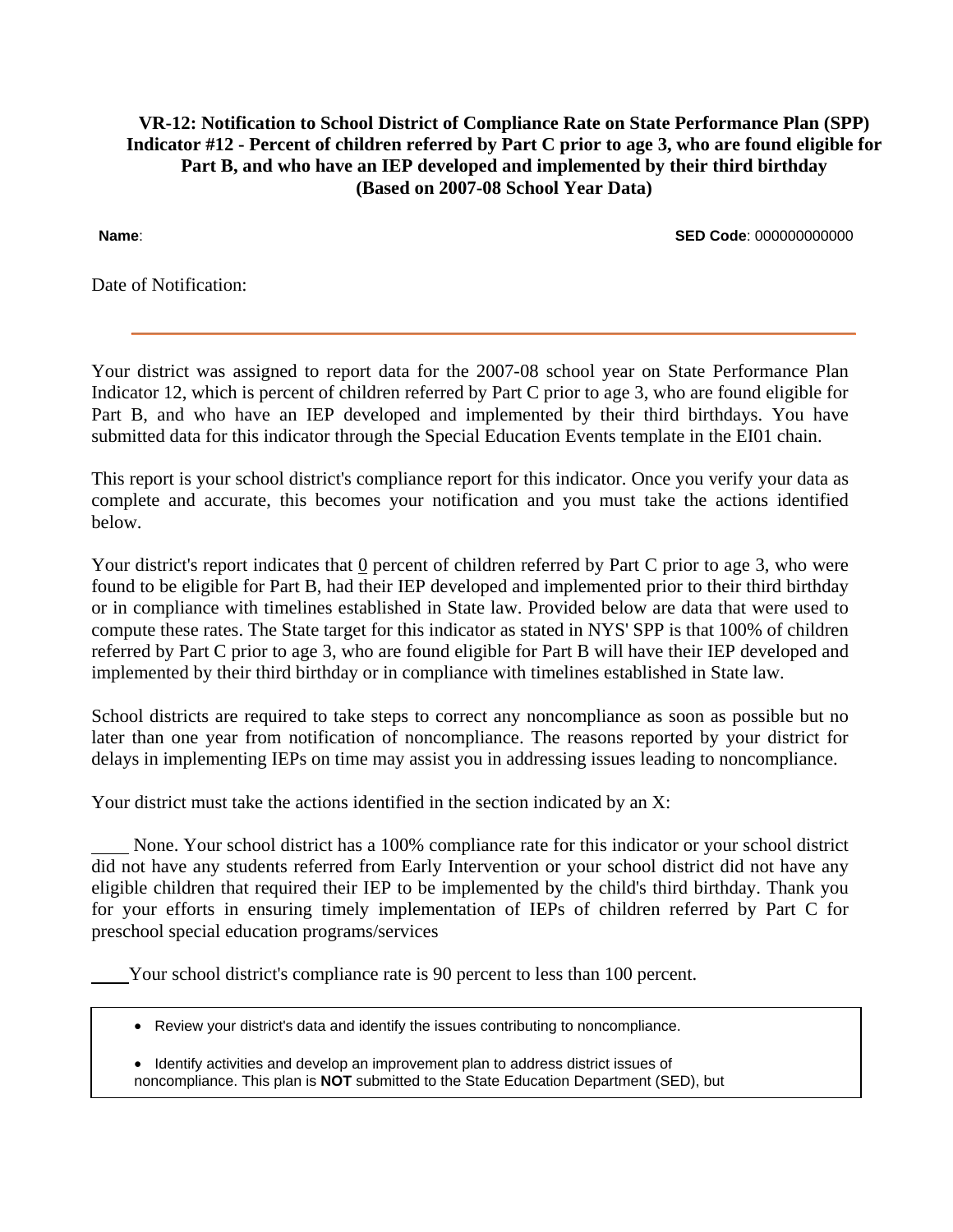must be maintained by your district and be made available upon request.

• As soon as possible, but no later than by one year from the date on this notice, submit an online assurance that all issues of noncompliance are corrected. This assurance is to be submitted by logging onto http://pd.nysed.gov website by using your district's assigned userid and password. The Statement of Assurance is available for your use under the 2007-08 school year verification reports. If you are not able to correct all issues so that all students are evaluated within the required State timelines, you must notify your regional Special Education Quality Assurance (SEQA) office.

Your school district's compliance rate is below 90 percent.

• Review your district's data and identify the issues contributing to noncompliance.

• Identify activities and develop an improvement plan to address district issues of noncompliance. This plan is **NOT** submitted to SED but must be maintained by your district and be made available upon request.

• As soon as possible, but no later than by one year from the date on this notice, submit an online assurance that all issues of noncompliance are corrected. This assurance is to be submitted by logging onto http://pd.nysed.gov website by using your district's assigned userid and password. The Statement of Assurance is available for your use under the 2007-08 school year verification reports. If you are not able to correct all issues so that all students are evaluated within the required State timelines, you must notify your regional Special Education Quality Assurance (SEQA) office.

• Your school district is required to submit data related to Indicator #12 **again** for the 2008-09 school year to demonstrate improvement in your compliance rate. The 2008-09 school year is from July 1, 2008 to June 30, 2009. The process for submitting data on this indicator in 2008- 09 school year is the same process you used this year, which is reporting data through the Students Information Repository System.

### **Data for Indicator #12**

|                                                                                                                                                                                       | Number of<br><b>Children</b> |
|---------------------------------------------------------------------------------------------------------------------------------------------------------------------------------------|------------------------------|
| 1. Number of children who were served in Part C and referred to Part B for eligibility<br>determination.                                                                              |                              |
| 2. Number of those referred determined to be NOT eligible and whose eligibilities were<br>determined prior to their third birthday.                                                   |                              |
| 3. Number of those found eligible who had an IEP developed and implemented by their third<br>birthday.                                                                                |                              |
| 4. Number of children for whom delays in determination of eligibility or delays in implementing<br>the IEP were caused by reasons that are in compliance with State requirements.     |                              |
| 5. Number of children for whom delays in determination of eligibility or delays in implementing<br>the IEP were caused by reasons that are NOT in compliance with State requirements. |                              |